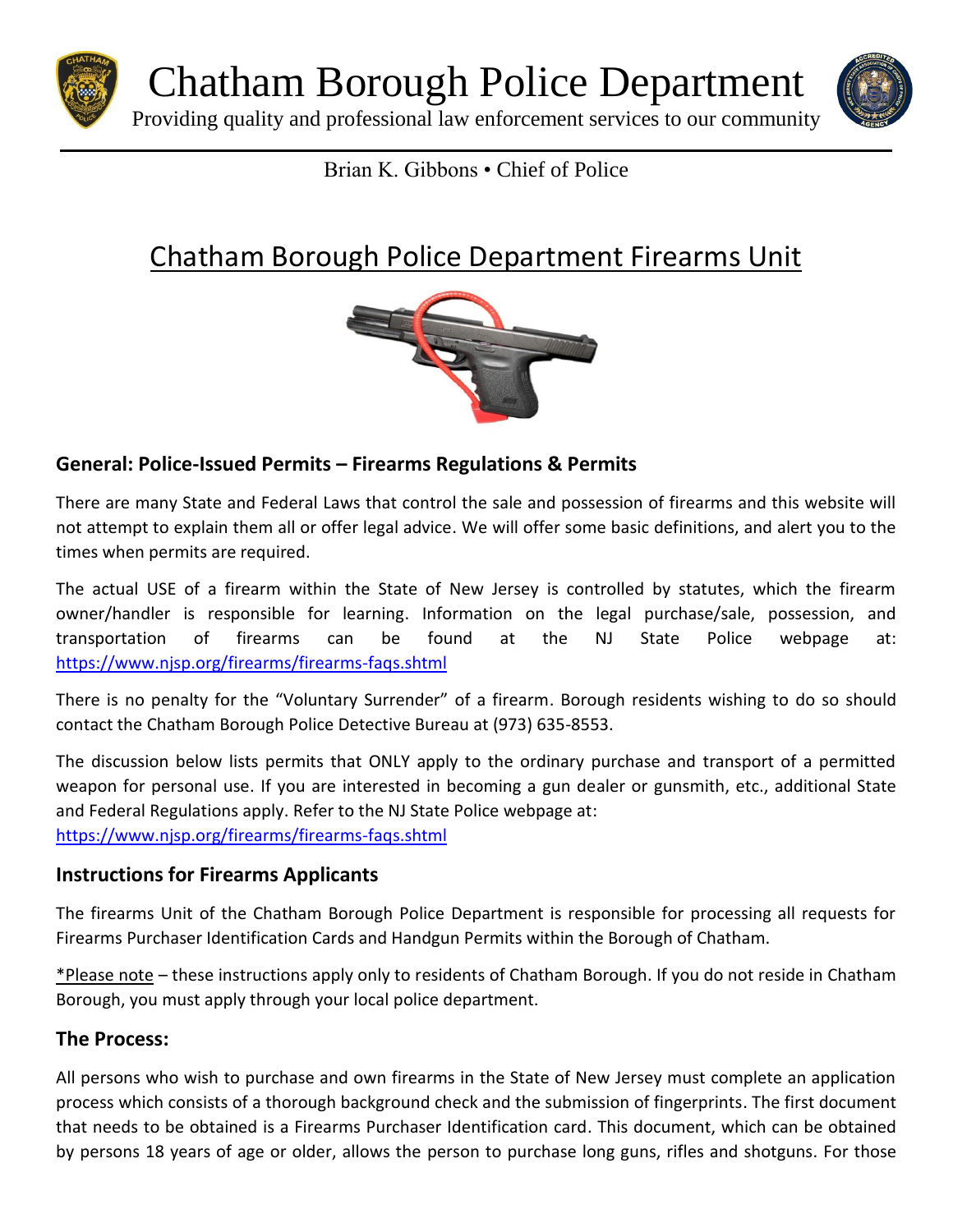persons wishing to purchase handguns, they are required to obtain a Handgun Permit. Each Handgun Permit is valid for 90 days from the date of issuance and is valid for the purchase of **one** handgun. You must be 21 years of age or older to apply for a Handgun Permit.

It is important to note that all applications must be filled out completely and correctly and that the information that is provided is must be true and accurate. Providing false information, or omitting required information, could result in the denial of your request and the filing of criminal charges against you. Persons who have been arrested or issued a summons in the past are not automatically disqualified from gun ownership but they should contact the Police Department with any specific questions prior to starting the application process.

Please refer to the instructions listed below to start your process. Any specific questions can be directed to the Chatham Borough Detective Bureau at (973) 635-8553 or [detectivebureau@chathamborough.org](mailto:detectivebureau@chathamborough.org) and additional information can be found at the NJ State Police Webpage at: <https://www.njsp.org/firearms/firearms-faqs.shtml>

## **First- Time Applicants, Firearms Purchaser Identification Card, Handgun Permits & Additional Permits**

The State of New Jersey has developed an on-line portal for all firearms application processing. Applicants are encouraged to process and submit their applications via Firearms Application and Registration System (F.A.R.S.) by clicking the following link:

[https://www.njportal.com/NJSP/Fars/.](https://www.njportal.com/NJSP/Fars/)

Answers to frequently asked questions can be found at the following link: <https://www.njportal.com/NJSP/Fars/home/Faq>

- The **ORI Number** to be used by Chatham Borough Firearm Applicants is **NJ0140400**
- Applications using any other ORI Number will not be received by the Chatham Borough Police Department and subsequently will not be processed.
	- $\circ$  Use of the wrong ORI Number will result in the loss of any fees submitted.
- Upon completion of the FARS application, the applicant must fill out the Consent for Mental Health Records Search Form (S.P.66) and make an appointment with the Detective Bureau.
	- $\circ$  \*\*This document must be signed in the presence of a detective \*\*.
- Associated fees for Firearms Purchaser Identification Cards and Handgun Permits must be paid to the Borough of Chatham by check or postal money order prior to their issuance to the applicant.

Appointments with the Chatham Borough Police Department Detective Bureau can be made by phone at (973) 635-8553 or by email at [detectivebureau@chathamborough.org.](mailto:detectivebureau@chathamborough.org) Applicants without computer or internet access may still apply by making an appointment. All other questions or concerns regarding the Firearms Application and Registration System may also be forwarded to the Detective Bureau.

#### **Definitions:**

**"Firearm"**: means any handgun, rifle, shotgun, machine gun, automatic or semi-automatic rifle, or any gun, device or instrument in the nature of a weapon from which may be fired or ejected any solid projectable ball, slug, pellet, missile or bullet, or any gas, vapor or other noxious thing, by means of a cartridge or shell or by the action of an explosive or igniting of flammable or explosive substances. It shall also include, without limitation, any firearm which is in the nature of an air gun, spring gun or pistol or other weapon of a similar